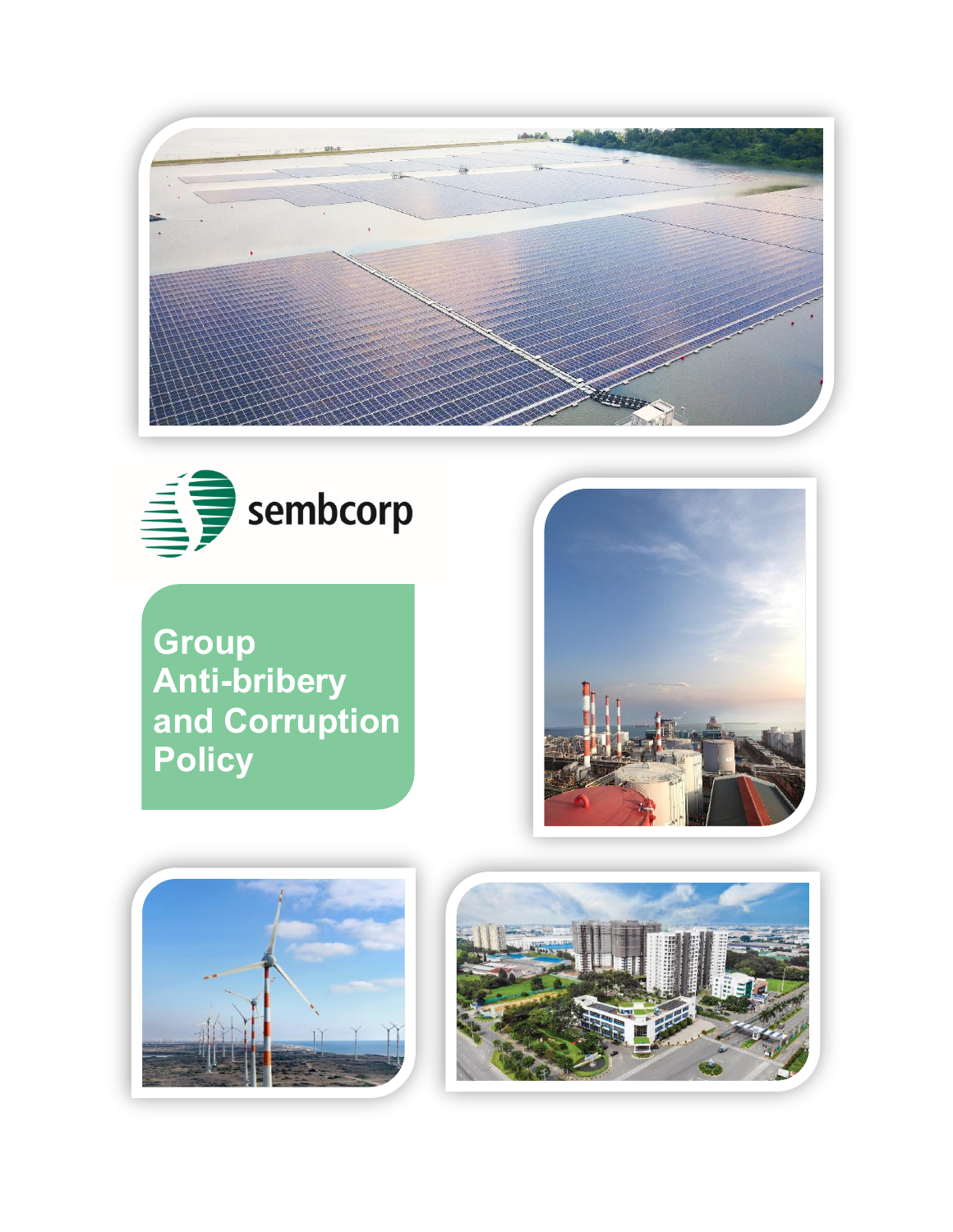

# Contents

| 1.  |     |  |  |  |  |  |
|-----|-----|--|--|--|--|--|
| 1.1 |     |  |  |  |  |  |
|     | 1.2 |  |  |  |  |  |
| 2.  |     |  |  |  |  |  |
| 3.  |     |  |  |  |  |  |
| 4.  |     |  |  |  |  |  |
| 5.  |     |  |  |  |  |  |
| 5.1 |     |  |  |  |  |  |
| 5.2 |     |  |  |  |  |  |
| 6.  |     |  |  |  |  |  |
| 7.  |     |  |  |  |  |  |
| 8.  |     |  |  |  |  |  |
| 9.  |     |  |  |  |  |  |
| 10. |     |  |  |  |  |  |
|     |     |  |  |  |  |  |
|     |     |  |  |  |  |  |
|     |     |  |  |  |  |  |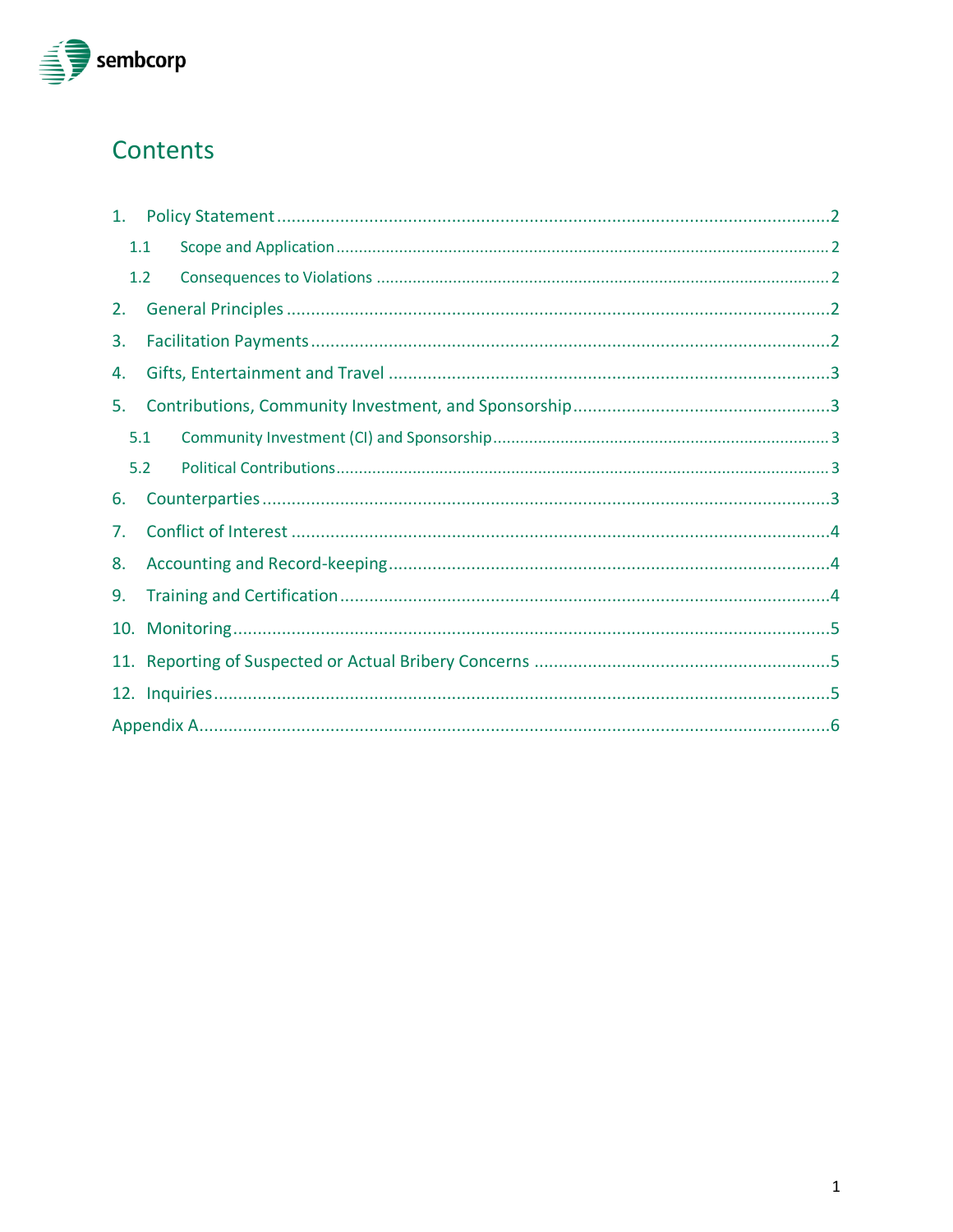

## <span id="page-2-0"></span>1. Policy Statement

The Group Anti-bribery and Corruption Policy ("Policy") sets out the guiding principles and standards that Sembcorp Industries Ltd and its subsidiaries ("Sembcorp") are committed to, with regard to conducting business with integrity and the highest ethical standards. We adopt zero-tolerance towards all forms of bribery and corruption and uphold all laws applicable to bribery and corruption. This includes the US Foreign Corrupt Practices Act ("FCPA") and the UK Bribery Act 2010 ("UKBA")<sup>1</sup>.

#### <span id="page-2-1"></span>**1.1 Scope and Application**

This Policy applies to all the subsidiaries of Sembcorp, and includes its board of directors, employees, contract workers, and persons or counterparties working on behalf of Sembcorp.

For joint ventures (JVs) in which Sembcorp has no management control, along with associates and other investments that do not have a similar policy, efforts should be made to adopt this Policy through the initial investment discussion and establishment process or through the on-going interactions at board and management. JVs and associates which have a similar policy in place are strongly encouraged to review their existing policy to adopt key elements and best practices of this Policy.

#### <span id="page-2-2"></span>**1.2 Consequences to Violations**

A violation of this Policy or the Company's Code of Conduct could result in disciplinary actions including termination of employment.

#### <span id="page-2-3"></span>2. General Principles

The Policy prohibits all forms of bribery including the offering, promising, authorising, providing or receiving anything of a value to or from any customer, business partner, vendor, government official or government entity or other third party in order to induce or reward the improper benefit or performance of an activity connected with a business. Personal funds should not be used to accomplish what is otherwise prohibited by this Policy.

### <span id="page-2-4"></span>3. Facilitation Payments

The Company prohibits facilitation (or expediting) payments made for the purpose of expediting, facilitating or securing the performance or a service of a particular routine governmental action by a government official.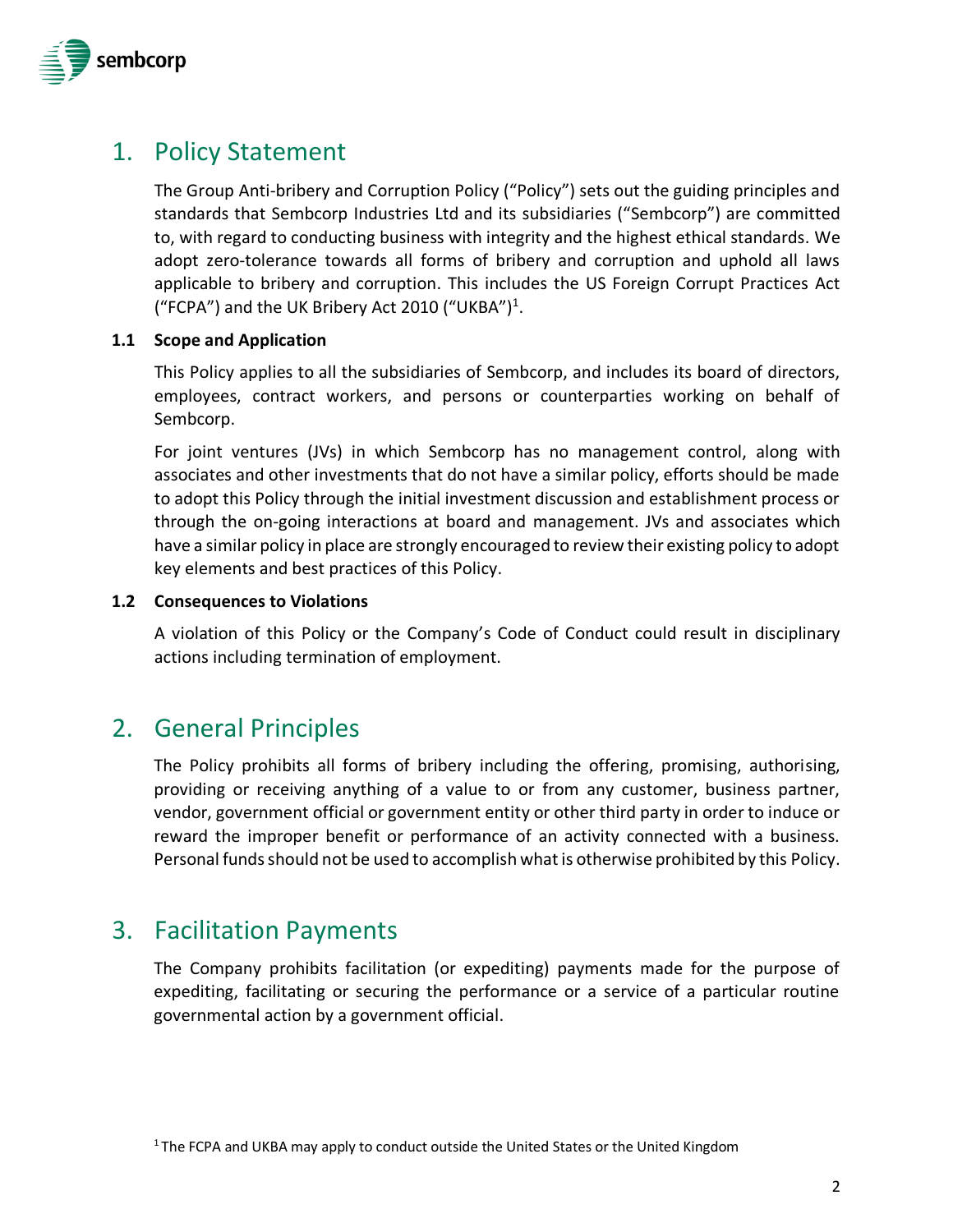

# <span id="page-3-0"></span>4. Gifts, Entertainment and Travel

The Gifts, Entertainment and Travel Policy outlines the principles and guidance that should be followed when giving or accepting gifts, entertainment, travel or accommodation between Sembcorp and persons acting on behalf of Sembcorp to or from external parties.

Any giving or receiving of gifts, entertainment and travel must be given or accepted for a legitimate business purpose, reasonable, not too frequent, and free of any intent or understanding, express or implied, that any business decision will be influenced thereby, and must not create the appearance of any such intent or understanding.

Gifts or hospitality in the form of cash or cash equivalent are prohibited.

# <span id="page-3-1"></span>5. Contributions, Community Investment, and Sponsorship

#### <span id="page-3-2"></span>**5.1 Community Investment (CI) and Sponsorship**

All CI and sponsorship initiatives made must adhere to the following principles:

- CI or sponsorships should not be made directly to an individual including a government official or their personal bank accounts, and there should not be any indication that the CI or sponsorships will be redirected to the individual (including government officials) for personal use
- CI or sponsorship donations to private charities or organisations should not be made in the name or in honour of an individual or government official or a related party
- CI or sponsorships donations should not be made in exchange for a purchasing or other decision affecting Company interests
- CI or sponsorships donations must be reported and documented accurately in the Company's books and records

#### <span id="page-3-3"></span>**5.2 Political Contributions**

Sembcorp is politically neutral and no funds or non-monetary support can be made to any political party, politician, elected official or candidate for public office in any country or jurisdiction. For other bona fide and legitimate purposes, where local law permits, contributions may be made only with prior written approval as set out in our Group Community Investment and Sponsorships Policy.

### <span id="page-3-4"></span>6. Counterparties

Sembcorp employees who wish to do business with a counterparty or vice versa are responsible to ensure the identity and background of the counterparty are assessed and satisfactorily verified through our Know-your-counterparty (KYC) screening and due diligence process prior to contracting with the counterparty. This is to mitigate the risks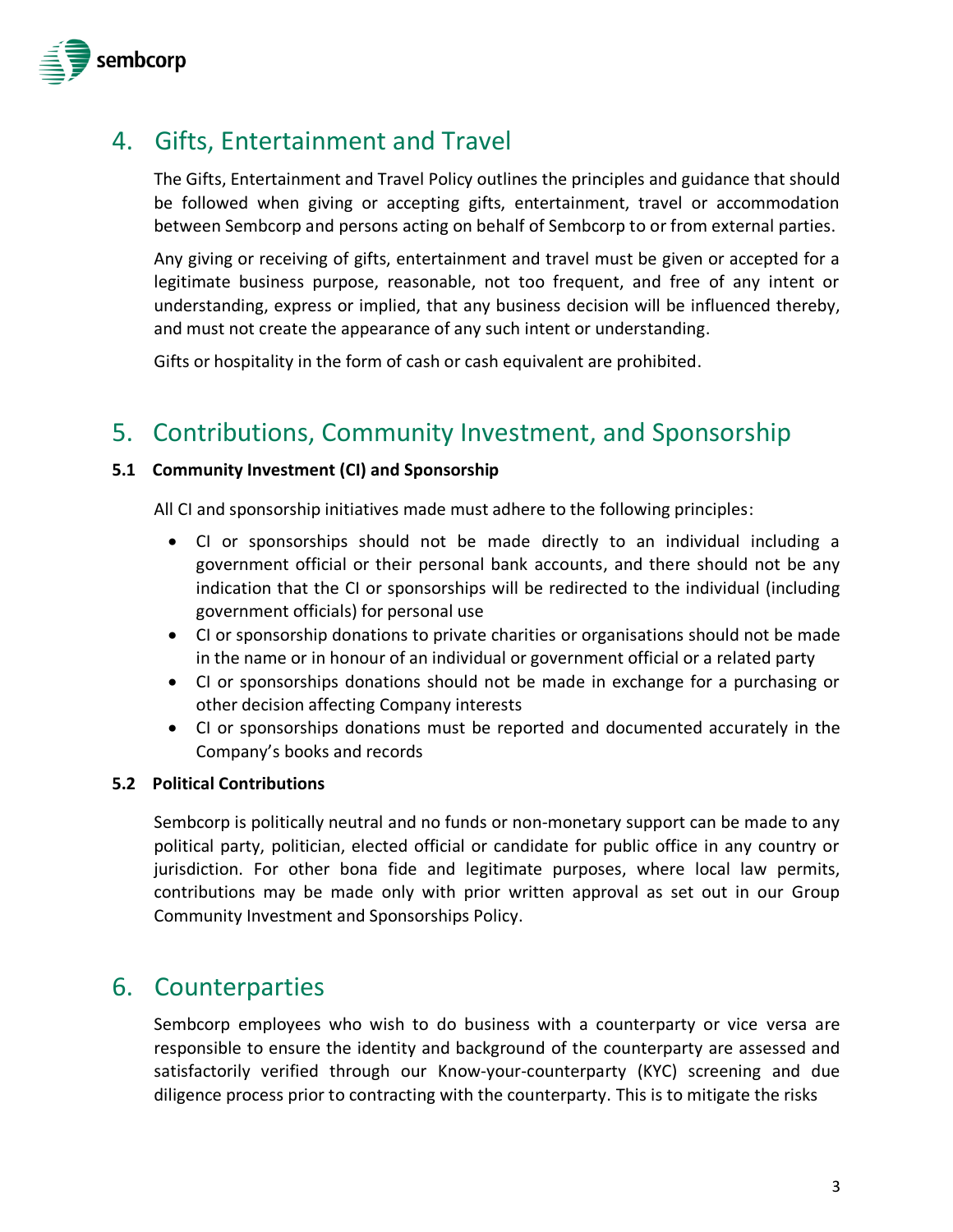

associated with financial crimes which includes money laundering, terrorism financing, bribery and corruption and other illegal corruption schemes.

"Counterparty" refers to a legal entity or a person on the other part of a trade or financial transaction. This can include, but is not limited to joint venture partners, suppliers, customers, third party representatives or intermediaries, beneficiaries, third party payers and collateral providers.

Vendors or suppliers working for Sembcorp are expected to adhere and comply with the Sembcorp [Supplier Code of Conduct](https://www.sembcorp.com/en/media/597360/sembcorp-supplier-code-of-conduct.pdf) and with this Group Anti-bribery and Corruption Policy.

## <span id="page-4-0"></span>7. Conflict of Interest

Sembcorp employees and contracted third parties are required to declare to the Company any conflict of interest situation and recuse themselves if requested by the Company.

All declarations will be reviewed by the Sembcorp Conflict of Interest Reviewing Committee to determine if a conflict of interest exists and advise the right course of action.

See Appendix A for Counterparty Conflict of Interest form.

### <span id="page-4-1"></span>8. Accounting and Record-keeping

All financial transactions must be properly authorised and recorded. Benefits received, payments and other compensation made to vendors, customers and third parties should be approved in accordance with the Company's authorisation matrix and accurately recorded in the Company's corporate books, records, and accounts in a timely manner and in reasonable detail.

Proper reporting should include clear notation regarding the nature of each expense, identification of all recipients and / or participants, and the necessary approvals received for the expense.

False, misleading, incomplete, inaccurate, or artificial entries in the books, records, or accounts of the Company are a violation of this Policy and anti-bribery laws and are strictly prohibited as these can lead to consequences as stipulated in Section 1.2.

## <span id="page-4-2"></span>9. Training and Certification

All of Sembcorp's existing and new employees are mandated to complete the Code of Conduct and anti-bribery and corruption training yearly to ensure they are up to date on the requirements and obligations of the anti-bribery and corruption laws and this Policy. Post training, employees are required to declare that they have understood the content and meaning of the Code and undertake to comply with the Code and all its related policies and procedures. In addition, targeted training sessions are provided to employees who operate in higher risk areas of the businesses as well as those with significant compliance responsibilities.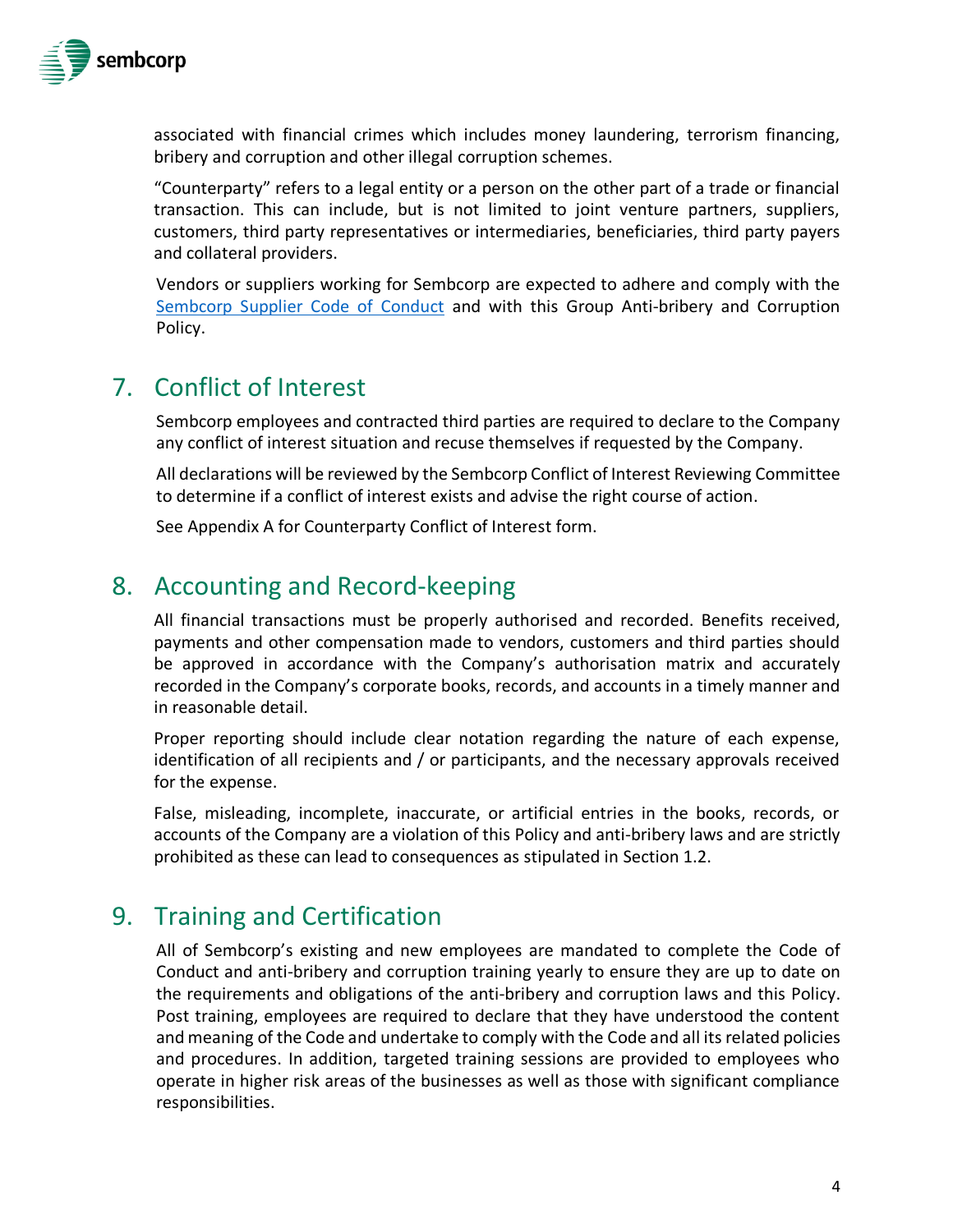

## <span id="page-5-0"></span>10. Monitoring

The Group Ethics and Compliance division periodically monitors the effectiveness and implementation of this Policy through the review of the policy, risk, controls, systems, procedures, and the use of data analytics to determine any trends and anomalies that may require further action. The monitoring process is guided under the Integrated Assurance Framework (IAF) with Key Risk Indicators (KRIs) established and reported periodically to the senior leadership council and Audit Committee.

## <span id="page-5-1"></span>11. Reporting of Suspected or Actual Bribery Concerns

All stakeholders including employees who observe or suspect any suspicious internal or third party who may be acting in contravention to this Policy, are encouraged to report it to either the Group Ethics and Compliance division at [compliance@sembcorp.com](mailto:compliance@sembcorp.com) or to Sembcorp's whistle-blowing portal at [https://wbportal.sembcorp.com/home/index](https://wbportal.sembcorp.com/Home/Index) or email Group Integrated Audit at [gia.cases@sembcorp.com](mailto:gia.cases@sembcorp.com)

All cases reported will be treated as confidential to the extent permitted by law, investigated with appropriate follow-up actions and in accordance with Sembcorp's Whistle-blowing Policy. There will be no retaliation taken against anyone who reports a violation or suspected misconduct in good faith.

Any Sembcorp employee who fails to report a violation of this Policy may be subject to a disciplinary action up to and including termination of employment.

### <span id="page-5-2"></span>12. Inquiries

For any inquiries relating to Sembcorp's Group Anti-bribery and Corruption Policy, please email to Sembcorp's Group Ethics and Compliance division at [compliance@sembcorp.com](mailto:compliance@sembcorp.com)

<span id="page-5-3"></span>*Note: This is an abridged version of the Group Anti-bribery and Corruption Policy. Employees should refer to the full version of this Policy available in the employee intranet.*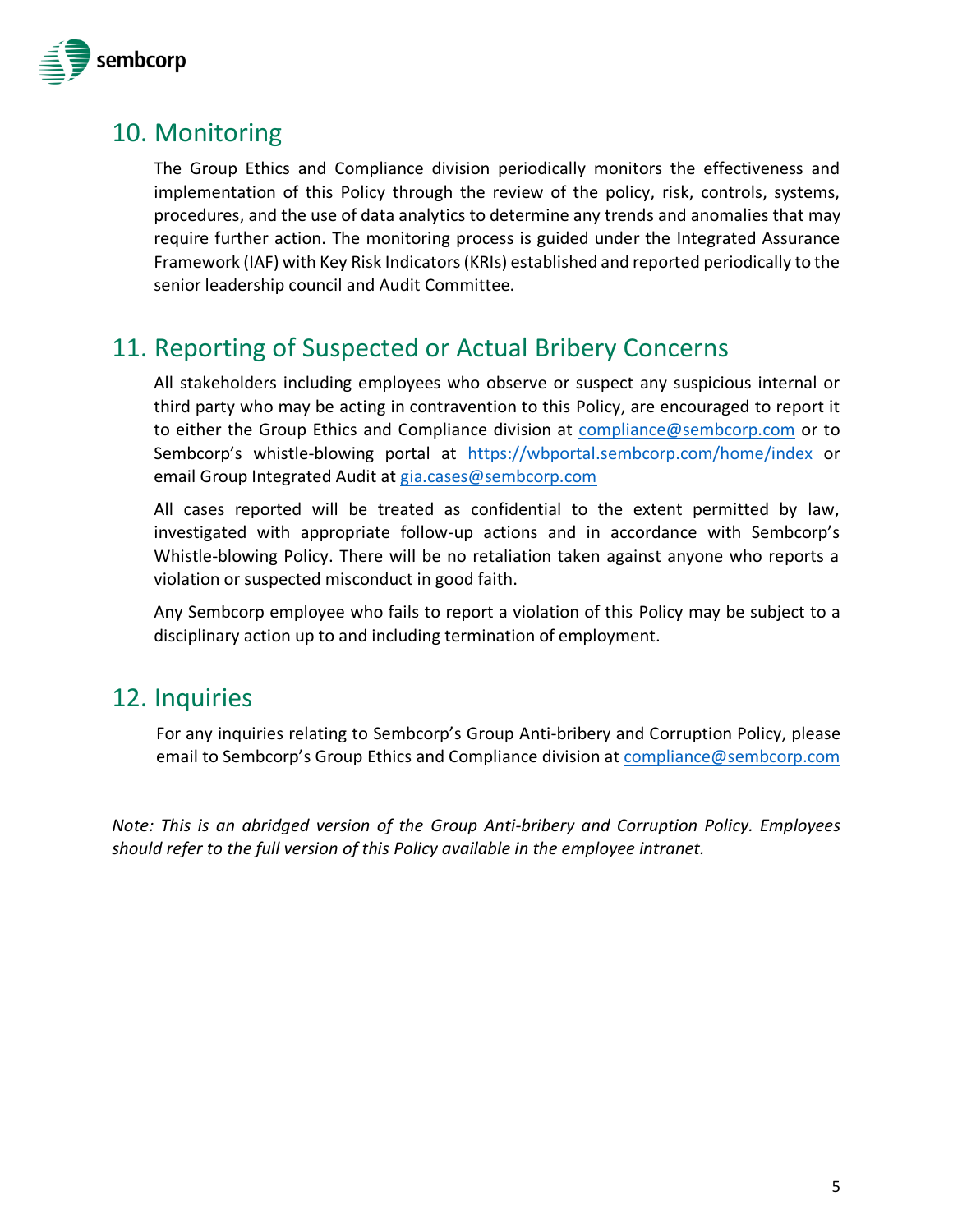

## Appendix A

#### *Counterparty Conflict of Interest Declaration Form*

Counterparties conducting business with Sembcorp Industries and its affiliated Companies must complete and submit the Conflict of Interest Declaration Form if there is a potential, perceived or actual conflict of interest.

Please submit a signed copy of this form to Group Ethics & Compliance (compliance@sembcorp.com). We will review, assess your declaration submitted and will advise for any mitigation actions to be taken. The relevant Sembcorp personnel or department impacted will be contacted and informed. In other situation, Sembcorp may contact you for further details where required.

| Company Name (Full Legal Name): |  |
|---------------------------------|--|
| Country of Incorporation:       |  |
| Registered Address:             |  |
| Contact (Email):                |  |
| Contact (Phone):                |  |

To the best of my knowledge and belief,

- The owner, director or senior management of my company / business (sole proprietor) or the company I work in, is currently an employee or a director of Sembcorp or its subsidiaries?  $\square$ Yes  $\square$ No If yes, please provide details in the table below
- The owner, director or senior management of my company / business (sole proprietor) or the company I work in, has a 'Closely Related Persons' to an employee or a director of Sembcorp or its subsidiaries?

 $\square$ Yes  $\square$ No

If yes, please provide details in the table below

*'Closely Related Persons' is defined as the individual's family members, including but not limited to those living in the same household as the individual. This can include but not be limited to spouse, parents, children and the*  spouses of the children, step children and the spouses of the step children, adopted children and the spouses of *the adopted children, siblings and the spouses of such siblings, parents-in-law, grandparents, grandparents-inlaw etc.*

|                                  | <b>Details</b> |  |
|----------------------------------|----------------|--|
| Name (Employee of your Company): |                |  |
| Position/Title in your Company:  |                |  |
| Name (Employee of Sembcorp):     |                |  |
| Position/Title in Sembcorp:      |                |  |
| Relationship:                    |                |  |
| Sembcorp Business Unit Name:     |                |  |

Other COI

 $\square$ Yes  $\square$ No If yes, please provide details in the table below

|                                          | <b>Details</b> |  |
|------------------------------------------|----------------|--|
| Individual/Company name                  |                |  |
| Please describe the situation that has   |                |  |
| or may give rise to an actual, potential |                |  |
| or perceived conflict of interest.       |                |  |